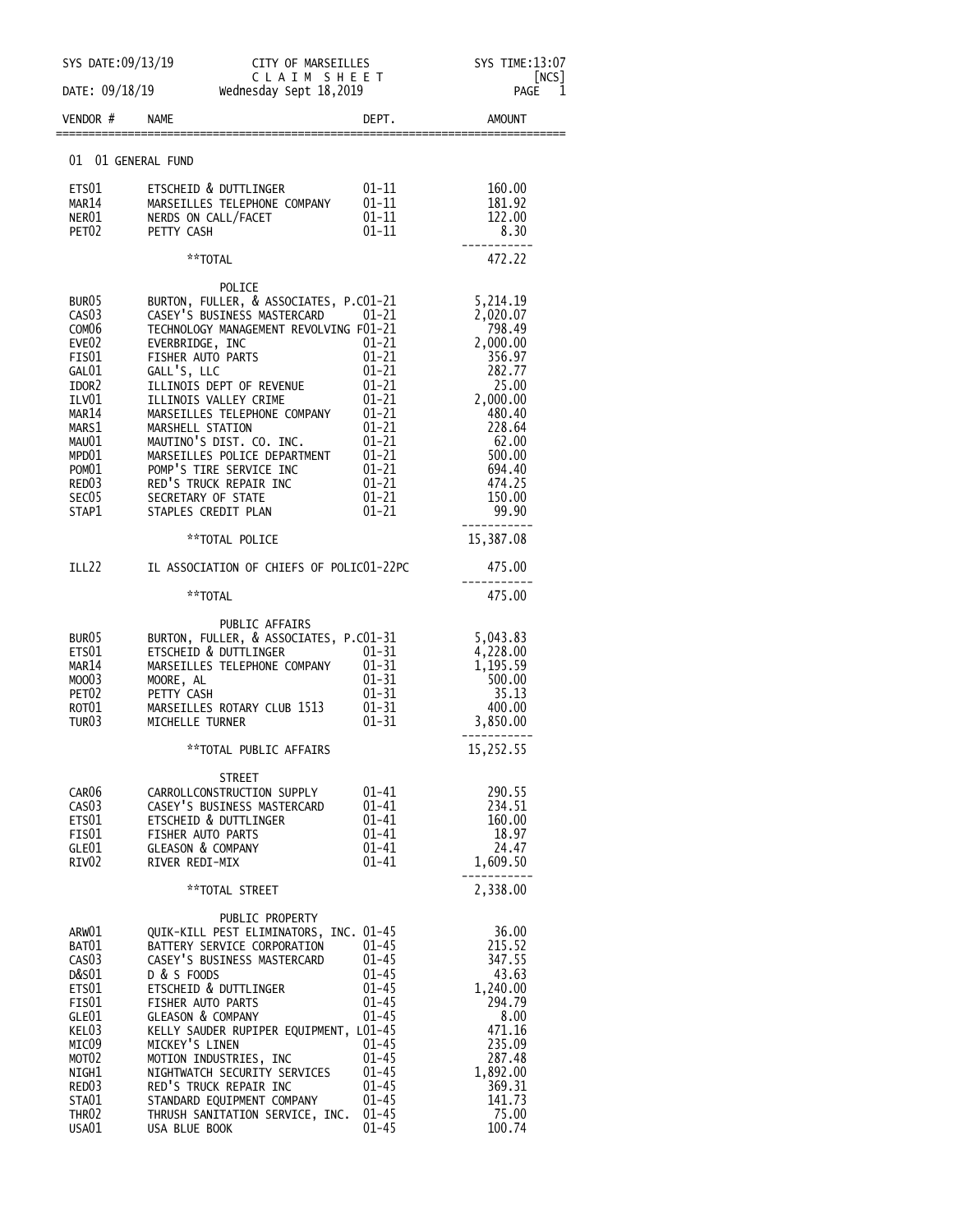|                | SYS DATE:09/13/19<br>DATE: 09/18/19 Wednesday Sept 18,2019                                                        | CITY OF MARSEILLES<br>CLAIM SHEET |                          |
|----------------|-------------------------------------------------------------------------------------------------------------------|-----------------------------------|--------------------------|
| VENDOR # NAME  |                                                                                                                   | DEPT.                             | AMOUNT                   |
|                | 01 01 GENERAL FUND                                                                                                |                                   |                          |
| ZIG01          | PUBLIC PROPERTY<br>WASO2 WASTE MANAGEMENT<br>ZIG'S TOWING                                                         | $01 - 45$<br>$01 - 45$            | 250.00<br>110.00         |
|                | **TOTAL PUBLIC PROPERTY                                                                                           |                                   | 6,118.00                 |
|                | 01 01 GENERAL FUND                                                                                                | GRAND TOTAL 40,042.85             |                          |
| BAX01<br>DCON1 | BAXTER & WOODMAN, INC.<br>D CONSTRUCTION, INC                                                                     | 08-00<br>$08 - 00$                | 1,298.43<br>67,671.20    |
|                | **TOTAL                                                                                                           |                                   | 68,969.63                |
|                | 08 08 COMMUNITY IMPROVEMENTS GRAND TOTAL 68,969.63                                                                |                                   |                          |
| LAB01          | LABOR LOCAL 393                                                                                                   | $10 - 00$                         | 500.00                   |
|                | **TOTAL                                                                                                           |                                   | 500.00                   |
|                | 10 10 DRUG & DUI ENFORCEMENT GRAND TOTAL 500.00                                                                   |                                   |                          |
| MAR10          | MARSEILLES PUBLIC LIBRARY 14-00                                                                                   |                                   | 496.53                   |
|                | **TOTAL                                                                                                           |                                   | 496.53                   |
|                | 14 14 SOCIAL SECURITY                                                                                             | GRAND TOTAL 496.53                |                          |
|                | D&S01 D & S FOODS<br>GLEASON & COMPANY<br>GLEO1 GLEASON & COMPANY 17-00<br>INMO1 INMAN ELECTRIC MOTORS, INC 17-00 | $17 - 00$<br>17-00<br>17-00       | 59.25<br>32.05<br>262.00 |
| THR02          | THRUSH SANITATION SERVICE, INC. 17-00                                                                             |                                   | 150.00                   |
|                | **TOTAL                                                                                                           |                                   | 503.30                   |
|                | 17 17 RECREATION FUND                                                                                             | <b>GRAND TOTAL</b>                | 503.30                   |
|                | ETS01 ETSCHEID & DUTTLINGER                                                                                       | $22 - 00$                         | 15,914.00                |
|                | **TOTAL                                                                                                           |                                   | 15,914.00                |
|                | 22 22 TIF I                                                                                                       | GRAND TOTAL 15,914.00             |                          |
| ETS01<br>IND01 | ETSCHEID & DUTTLINGER<br>INDUSTRIAL POWER CONTROLS INC. 23-00                                                     | 23-00                             | 80.00<br>77.05           |
|                | **TOTAL                                                                                                           |                                   | 157.05                   |
|                | 23 23 TIF II                                                                                                      | <b>GRAND TOTAL</b>                | 157.05                   |
|                | ETS01 ETSCHEID & DUTTLINGER 25-00                                                                                 |                                   | 80.00                    |
|                | **TOTAL                                                                                                           |                                   | 80.00                    |
|                | 25 25 TIF IV                                                                                                      | <b>GRAND TOTAL</b>                | 80.00                    |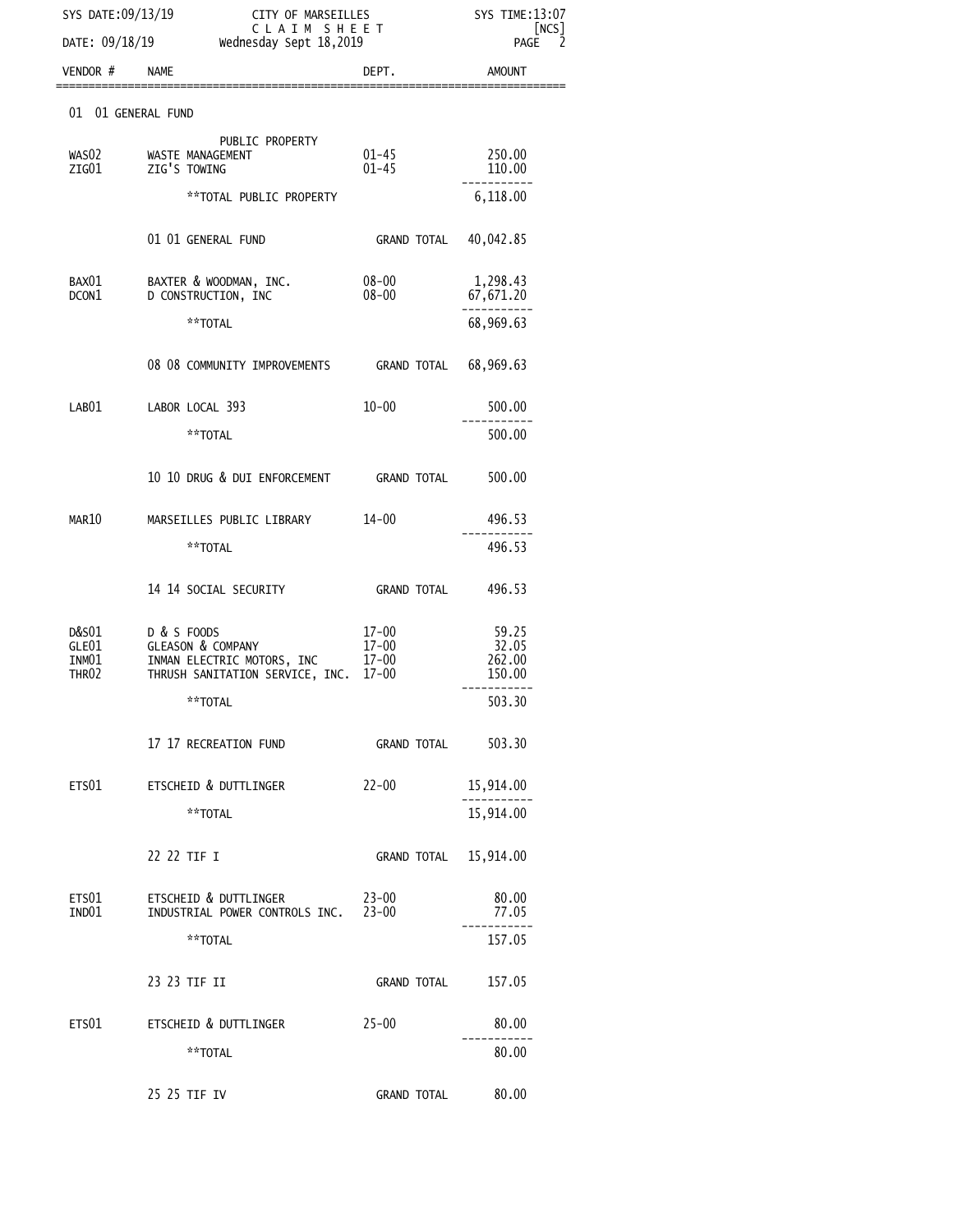| SYS DATE:09/13/19                                                                                                                                                                                              |                                                                                                                                                                                                                                                                                                                                                        | CITY OF MARSEILLES<br>CLAIM SHEET<br>Wednesday Sept 18,2019                                                                                                       |                                                                                                                                            |
|----------------------------------------------------------------------------------------------------------------------------------------------------------------------------------------------------------------|--------------------------------------------------------------------------------------------------------------------------------------------------------------------------------------------------------------------------------------------------------------------------------------------------------------------------------------------------------|-------------------------------------------------------------------------------------------------------------------------------------------------------------------|--------------------------------------------------------------------------------------------------------------------------------------------|
| DATE: 09/18/19                                                                                                                                                                                                 |                                                                                                                                                                                                                                                                                                                                                        |                                                                                                                                                                   |                                                                                                                                            |
| VENDOR#                                                                                                                                                                                                        | <b>NAME</b>                                                                                                                                                                                                                                                                                                                                            | DEPT.                                                                                                                                                             | <b>AMOUNT</b>                                                                                                                              |
|                                                                                                                                                                                                                | 30 30 STREETS/CAPITAL IMPROVEMENTS                                                                                                                                                                                                                                                                                                                     |                                                                                                                                                                   |                                                                                                                                            |
| ADV04<br>BUR05<br>RENO <sub>5</sub>                                                                                                                                                                            | ADVANCED ASPHALT CORP<br>BURTON, FULLER, & ASSOCIATES, P.C30-00<br>RENWICK & ASSOCIATES, INC.                                                                                                                                                                                                                                                          | $30 - 00$<br>$30 - 00$                                                                                                                                            | 87,728.40<br>16.50<br>15,322.00                                                                                                            |
|                                                                                                                                                                                                                | **TOTAL                                                                                                                                                                                                                                                                                                                                                |                                                                                                                                                                   | 103,066.90                                                                                                                                 |
|                                                                                                                                                                                                                | 30 30 STREETS/CAPITAL IMPROVEMENTS GRAND TOTAL                                                                                                                                                                                                                                                                                                         |                                                                                                                                                                   | 103,066.90                                                                                                                                 |
| ADV04<br>DCO <sub>01</sub><br>GLE01<br>PIP01<br>REN <sub>05</sub>                                                                                                                                              | ADVANCED ASPHALT CORP<br>SANDENO, INC/D CONSTRUCTION<br><b>GLEASON &amp; COMPANY</b><br>PIPEVISION PRODUCTS, INC<br>RENWICK & ASSOCIATES, INC.                                                                                                                                                                                                         | 50-00<br>$50 - 00$<br>$50 - 00$<br>$50 - 00$<br>$50 - 00$                                                                                                         | 167, 963.40<br>450.00<br>41.98<br>5,500.00<br>2,546.00                                                                                     |
|                                                                                                                                                                                                                | **TOTAL                                                                                                                                                                                                                                                                                                                                                |                                                                                                                                                                   | 176,501.38                                                                                                                                 |
|                                                                                                                                                                                                                | 50 50 STORMWATER MANAGEMENT FUND GRAND TOTAL                                                                                                                                                                                                                                                                                                           |                                                                                                                                                                   | 176,501.38                                                                                                                                 |
| ARN01<br>BUR <sub>05</sub><br>CAS <sub>03</sub><br>DCO <sub>01</sub><br>ELL01<br>ETS01<br>EVE <sub>02</sub><br>GLE01<br>MAR14<br>NER01<br>PET <sub>02</sub><br>POS <sub>02</sub><br>RIV <sub>02</sub><br>TES01 | ARNESON OIL COMPANY<br>BURTON, FULLER, & ASSOCIATES, P.C51-00<br>CASEY'S BUSINESS MASTERCARD<br>SANDENO, INC/D CONSTRUCTION<br>SENECA ACE HARDWARE<br>ETSCHEID & DUTTLINGER<br>EVERBRIDGE, INC<br><b>GLEASON &amp; COMPANY</b><br>MARSEILLES TELEPHONE COMPANY<br>NERDS ON CALL/FACET<br>PETTY CASH<br><b>POSTMASTER</b><br>RIVER REDI-MIX<br>T.E.S.T. | 51-00<br>$51 - 00$<br>$51 - 00$<br>$51 - 00$<br>$51 - 00$<br>$51 - 00$<br>$51 - 00$<br>$51 - 00$<br>$51 - 00$<br>$51 - 00$<br>$51 - 00$<br>$51 - 00$<br>$51 - 00$ | 1,084.77<br>297.00<br>485.92<br>165.75<br>393.47<br>520.00<br>2,000.00<br>21.97<br>93.84<br>122.00<br>187.50<br>500.00<br>632.50<br>406.50 |
|                                                                                                                                                                                                                | **TOTAL                                                                                                                                                                                                                                                                                                                                                |                                                                                                                                                                   | 6,911.22                                                                                                                                   |
| TES01<br>THR <sub>02</sub>                                                                                                                                                                                     | T.E.S.T.<br>THRUSH SANITATION SERVICE, INC. 51-10                                                                                                                                                                                                                                                                                                      | 51-10                                                                                                                                                             | 36.00<br>75.00                                                                                                                             |
|                                                                                                                                                                                                                | **TOTAL                                                                                                                                                                                                                                                                                                                                                |                                                                                                                                                                   | 111.00                                                                                                                                     |
|                                                                                                                                                                                                                | 51 51 WATER FUND                                                                                                                                                                                                                                                                                                                                       | GRAND TOTAL 7,022.22                                                                                                                                              |                                                                                                                                            |
| ELL01<br>ENV <sub>06</sub><br>ETS01<br>GLE01<br>HAW05<br>LAI01<br>MAR <sub>04</sub><br>MAR14<br>NER01<br>PET <sub>02</sub><br>POM01<br>POSO <sub>2</sub><br>UNIO2                                              | SENECA ACE HARDWARE<br>ENVIRONMENTAL RESOURCE ASSOCIATE52-00<br><b>ETSCHEID &amp; DUTTLINGER</b><br><b>GLEASON &amp; COMPANY</b><br>HAWKINS, INC.<br>LAI, LTD<br>MARSEILLES SHEET METAL, INC.<br>MARSEILLES TELEPHONE COMPANY<br>NERDS ON CALL/FACET<br>PETTY CASH<br>POMP'S TIRE SERVICE INC<br>POSTMASTER<br>UNIVERSAL CHEMICAL, LLC                 | $52 - 00$<br>$52 - 00$<br>$52 - 00$<br>$52 - 00$<br>$52 - 00$<br>52-00<br>$52 - 00$<br>$52 - 00$<br>$52 - 00$<br>52-00<br>52-00<br>$52 - 00$                      | 11.41<br>201.52<br>80.00<br>12.13<br>20.00<br>148.85<br>385.00<br>54.92<br>122.00<br>187.50<br>3.99<br>500.00<br>128.27                    |
|                                                                                                                                                                                                                | **TOTAL                                                                                                                                                                                                                                                                                                                                                |                                                                                                                                                                   | 1,855.59                                                                                                                                   |
|                                                                                                                                                                                                                | 52 52 SEWER FUND                                                                                                                                                                                                                                                                                                                                       | GRAND TOTAL 1,855.59                                                                                                                                              |                                                                                                                                            |